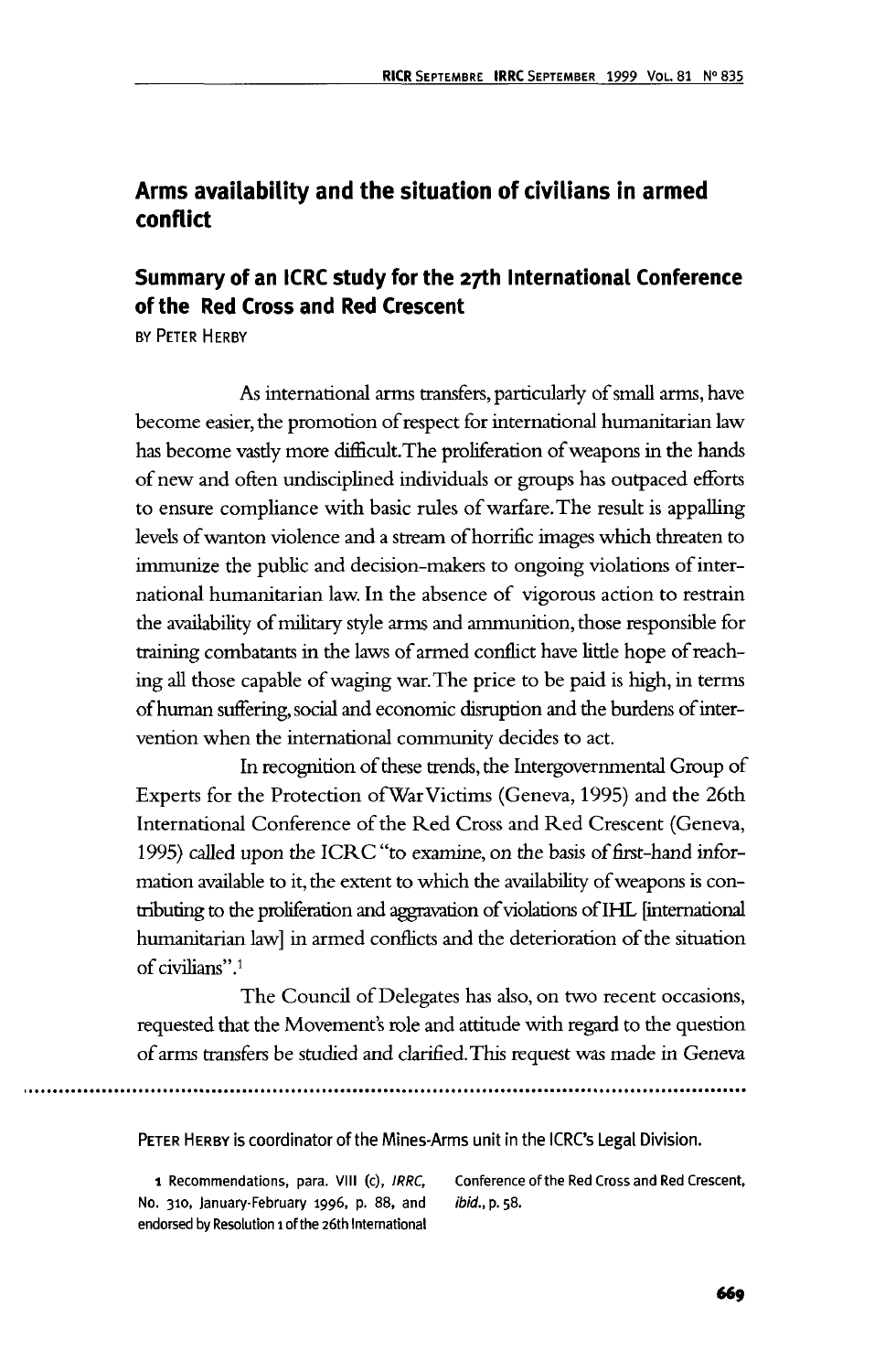in 1995<sup>2</sup> and repeated in Seville in 1997 (Resolution 4.3).The Seville resolution further expressed concern about the "easy access of combatants and civilian populations unfamiliar with the requirements of international humanitarian law to a wide variety of weapons, particularly small arms, and their frequent use against civilians in violation of basic humanitarian principles".<sup>3</sup> The role and position of the Movement on this issue is to be clarified at the Council of Delegates in October 1999, just prior to the 27th International Conference.

Pursuant to the mandate entrusted to it by the 26th International Conference the ICRC has, since 1996, attempted through a variety of methods to distil its experience on the effects of arms availability on civilian populations. The organization has carried out two case studies analysing information drawn from its large medical database on patients treated in its hospitals and by its medical teams. These provide unique insights into the nature of arms-related casualties in two contexts in which the ICRC has worked. To our knowledge, these are among the few systematic studies which have been published on the nature of arms-related casualties among the civilian population in war-torn societies.

In addition, a survey was carried out among senior ICRC delegates with a collective experience of 41 assignments in conflict and postconflict settings on four continents since 1989.The objective was to gather the perceptions of ICRC staff on the degree of availability of weapons within various segments of given populations, the nature of arms-related incidents involving civilians and the direct impact of arms availability on ICRC field operations. The perceptions and conclusions of the ICRC have been published in a study entitled Arms Availability and the Situation of Civilians in Armed *Conflict,<sup>4</sup>* which will serve as a basis for discussion at the 27th International Conference of the Red Cross and Red Crescent (Geneva, 31 October-6 November 1999).

The ICRC study highlights the high price civilian populations have paid in recent conflicts. Civilian casualties outnumber those of combatants in many internal and ethnic conflicts and have increased throughout the century in parallel with the development of new military technolo-

3 Resolution 8, Council of Delegates (Seville, Committee of the Red Cross, Geneva, 1999, 80

<sup>2</sup> Resolution 2, Council of Delegates (Geneva, 4Ams Availability and the Situation of Civilians 1995). ibid., p. 140. In Armed Conflict: A study by the International

<sup>1997),</sup> para. 4, IRRC, No. 322, March 1998, p. 152. pages (also available in French and Spanish).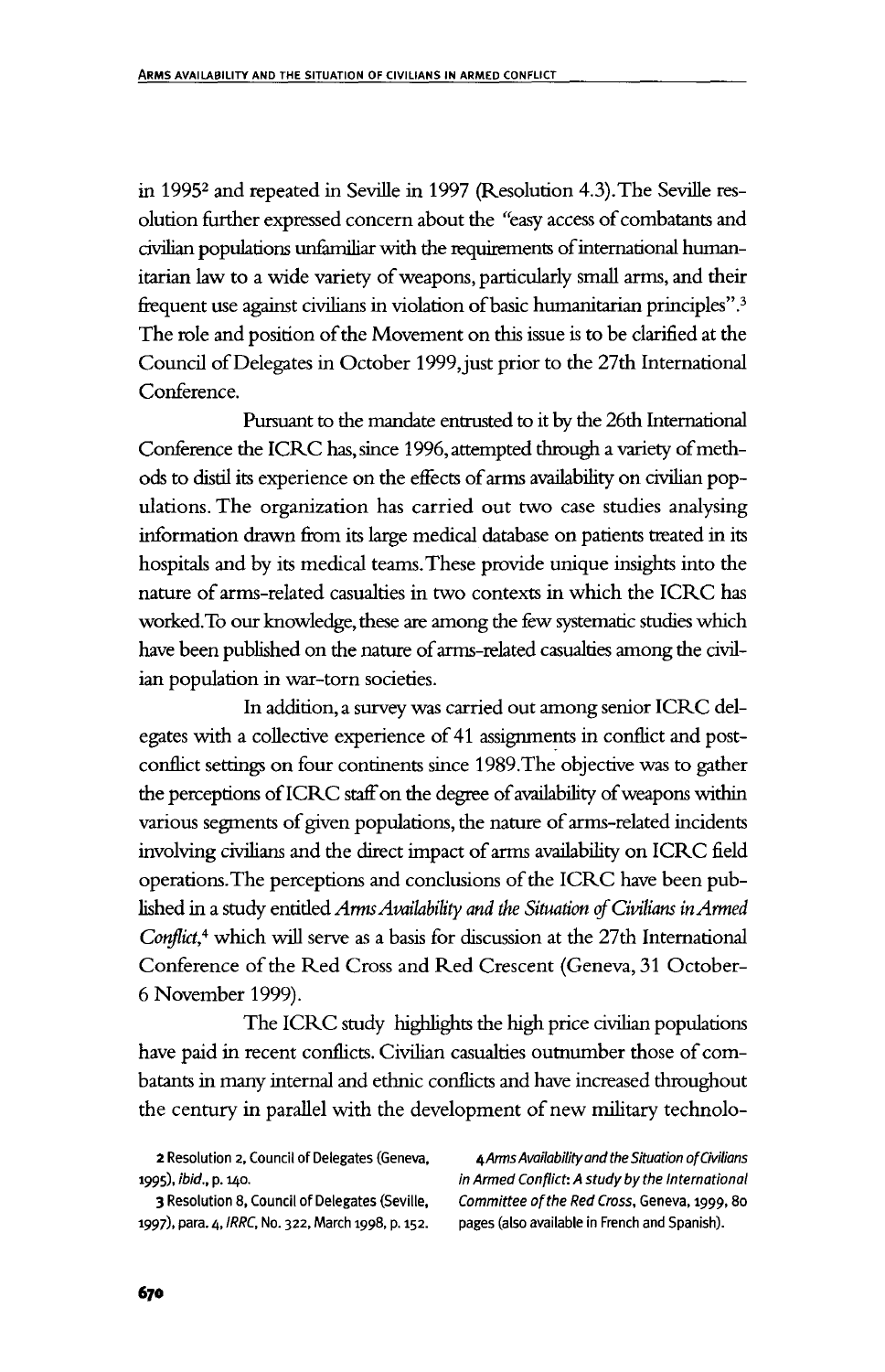gies. Disease, starvation and abuse increase when humanitarian agencies, including the ICRC, are direcdy attacked and must suspend operations or leave a country. Suffering can continue, often for years after the end of conflicts, as the availability of arms engenders a "culture of violence", undermining the rule of law and threatening efforts at reconciliation among former warring parties.This was vividly illustrated in an ICRC case study which showed that arms-related casualties decreased by only 33% during the 18 months following the end of hostilities in a given region where arms were allowed to remain in circulation.

Although the ICRC study does not suggest that arms availability alone is the cause of violations of international humanitarian law or a deterioration of the situation of civilians, it indicates that the unregulated transfer of weapons and ammunition can increase tensions, heighten civilian casualties and prolong the duration of conflicts. Among the central conclusions is that the current pattern of transfers of small arms, light weapons and related ammunition, because it is largely outside of international control, should be a matter of urgent humanitarian concern. While the primary responsibility for compliance with international humanitarian law falls upon users of weapons, States and enterprises engaged in production and export bear a degree of political, moral and, in some cases, legal responsibility to the international community for the use made of their weapons and ammunition. At the same time efforts to teach and promote humanitarian law must be redoubled so that arms bearers understand its basic norms and are expected by their own communities to respect it.

The international community has in recent decades enacted important prohibitions and limitations on the transfer of chemical, biological and nuclear weapons, missile systems and components of these technologies. Certain geographical regions have established controls on die transfer of major conventional weapons systems. However, until recendy litde attention has been given to the transfer of small arms and light weapons, which have inflicted most of the death and injury in recent conflicts. The ICRC study encourages governments, regional organizations and non-governmental organizations involved in the development of arms transfer limitations to recognize that international humanitarian law is often the body of law most relevant to the stated purpose for which military-style arms and ammunition are transferred. The proposal that criteria based on humanitarian law considerations should become an important component of any new limi